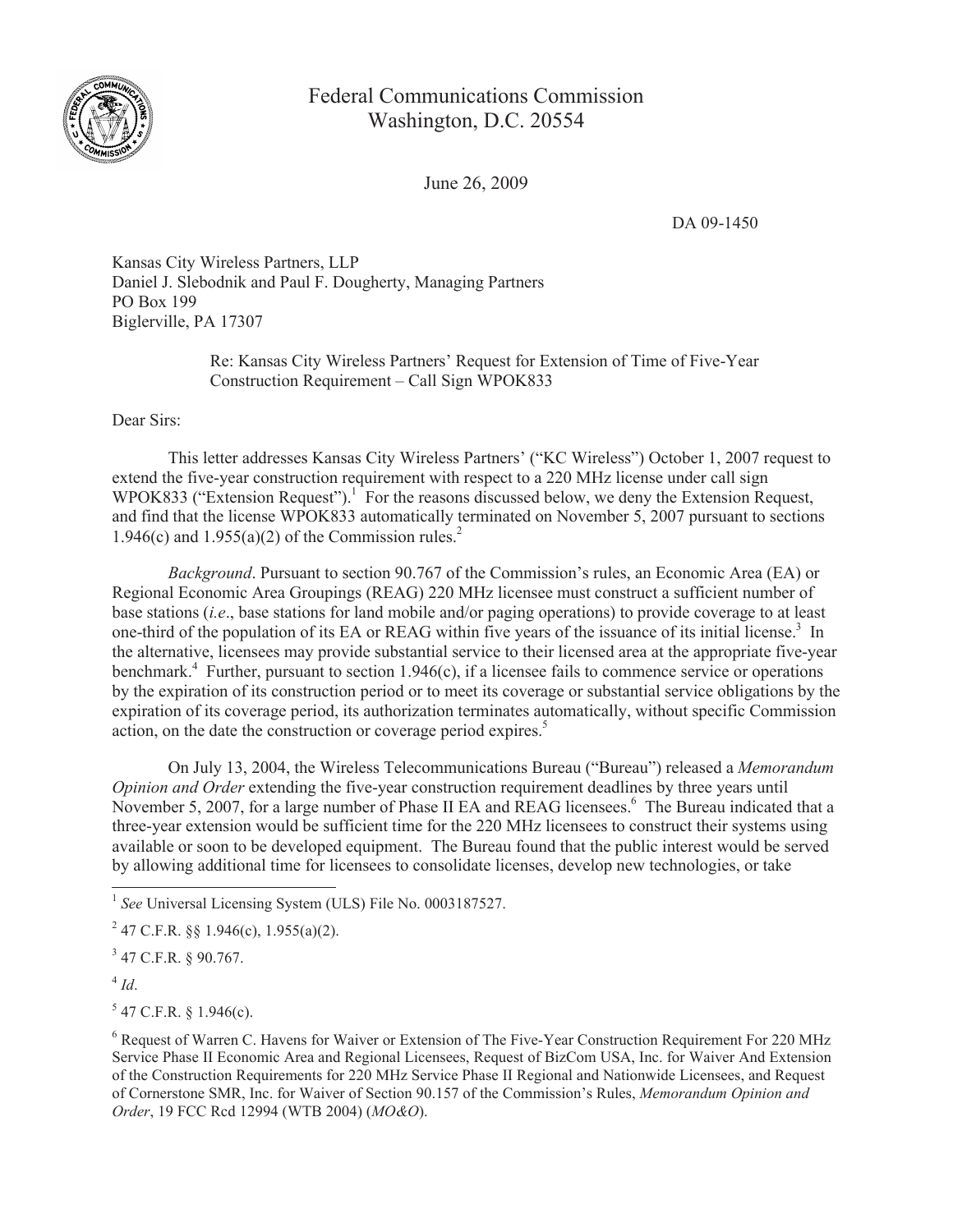advantage of the technical flexibility provided in the 1997 restructuring of the 220 MHz service rules that has enabled entities to provide a variety of services, including fixed data applications.<sup>7</sup>

KC Wireless requests an 18-month extension of time to meet its five-year construction requirement.<sup>8</sup> KC Wireless states that it is "now perusing (sic) the development of a Wireless Internet system in the downtown Kansas City area."<sup>9</sup> KC Wireless states that the limited liability partnership was initiated by SMR Development, which sold units or partnership shares to prospective investors and was to have turned over a working "Specialized Mobil (sic) Radio System with certain operating capital less the cost of building the system."<sup>10</sup> KC Wireless indicates that they have spent time and effort correcting these problems and request that the Commission provide an opportunity to "preserve that investment" for [60  $partners$ ].<sup>11</sup>

*Discussion.* Section 1.946 of the Commission's rules provides that an extension of time to meet construction requirements "may be granted if the licensee shows that failure to meet the construction or coverage deadline is due to involuntary loss of site or other causes beyond its control."<sup>12</sup> Section 1.946 also specifies circumstances where an extension will not be granted, such as "a failure to obtain financing, or to obtain an antenna site or to order equipment in a timely manner."<sup>13</sup> The extension standard must be applied in consideration of Section 309(j) of the Communications Act, as amended, which states that the Commission shall include performance requirements to ensure prompt delivery of services, to prevent stockpiling and warehousing of spectrum by licensees, and to promote investment and deployment of new technologies and services.<sup>14</sup>

We find that KC Wireless has not made a sufficient showing to justify a further extension of time to construct call sign WPOK833. We note that the Bureau, in previously providing regulatory relief for a substantial number of 220 MHz licensees, stated that there were several factors that would result in use of the subject licenses in the near term.<sup>15</sup> Many licensees have taken advantage of this relief to meet applicable construction requirements and are providing service in the public interest. In contrast, KC Wireless, after holding its license for nearly eight years at the time it filed the further extension request, has failed to provide service to the public. Further, while KC Wireless appears to plan to use the license

 $10 \,$ *Id.* 

 $11$  *Id* 

 $12$  47 C.F.R. § 1.946(e)(1).

 $13$  47 C.F.R. § 1.946(e)(2).

<sup>14</sup> *See* 47 U.S.C § 309(j)(4)(B).

<sup>7</sup> *MO&O* at ¶ 17.

<sup>8</sup> Extension Request at 1.

<sup>9</sup> *Id.* 

<sup>&</sup>lt;sup>15</sup> *See MO&O* at  $\P$  16-18. Specifically, in extending the prior build-out deadline by three years, the Bureau cited comments in the record indicating that new digital equipment could be developed in the near term; the fact that some licensees were aggregating multiple 5 kHz channels to utilize 12.5 kHz equipment available in the band; and the flexibility provided in the 1997 restructuring of the 220 MHz service rules that enabled entities to provide a variety of services, including fixed data applications. *Id*. *See also* Amendment of Part 90 of the Commission's Rules to Provide for the Use of the 220-222 MHz Band by the Private Land Mobile Radio Service, PR Docket No. 89-552, Implementation of Sections 3(n) and 332 of the Communications Act, Regulatory Treatment of Mobile Services, GN Docket No. 93-252, Implementation of Section 309(j) of the Communications Act – Competitive Bidding, PP Docket No. 93-253, *Third Report and Order; Fifth Notice of Proposed Rulemaking*, 12 FCC Rcd 10943 (1997) (*Third Report and Order*).